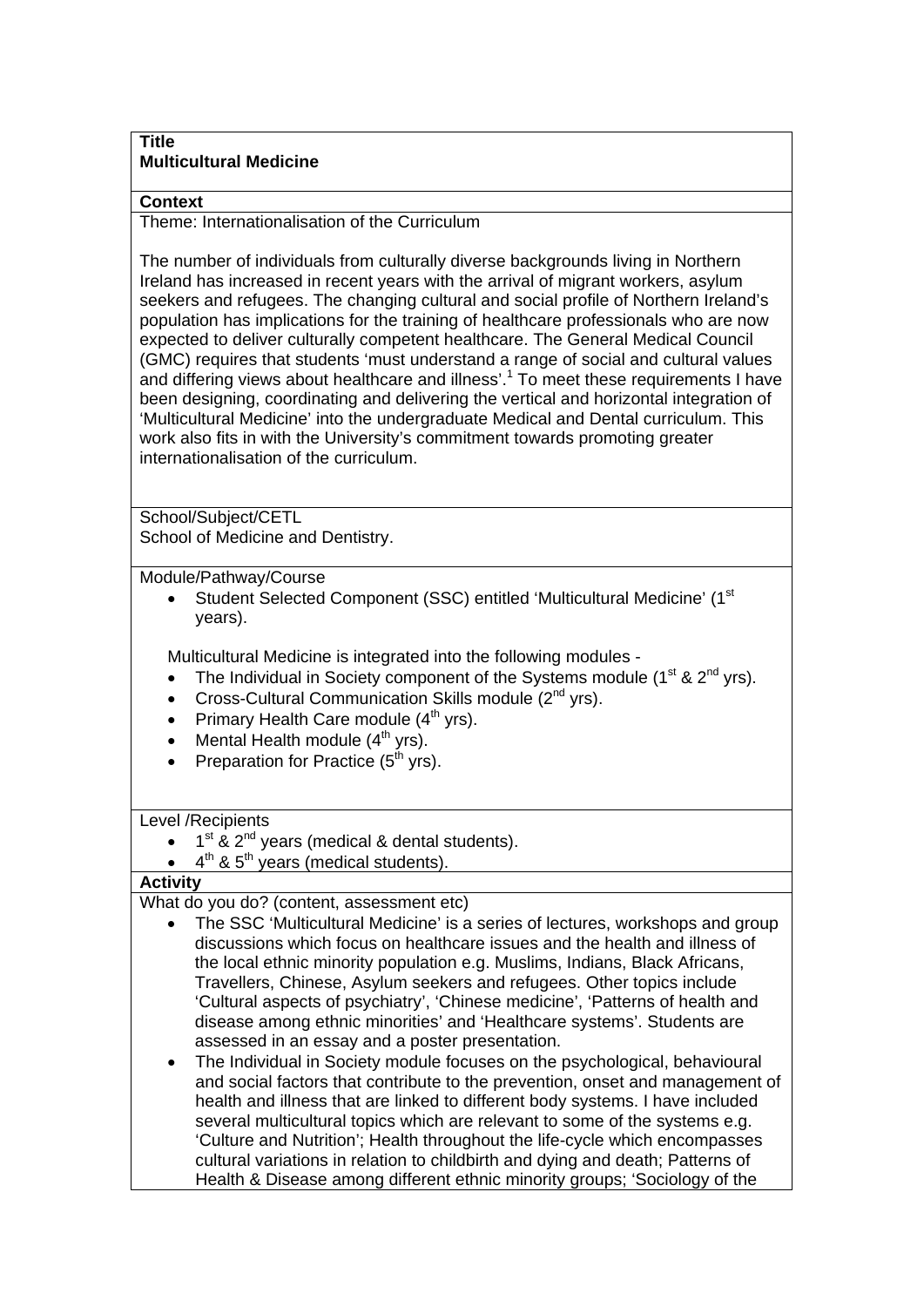Body' which also looks at how views of the body differ between ethnic groups & the implications for health and illness; Cultural aspects of stress and health. Students are assessed using multiple choice questions (MCQs).

- The Cross-Cultural Communication Skills module aims to enhance the knowledge and skills of students towards improving communication with people who do not speak English. The module includes a lecture followed by a 2 hr workshop. The workshop includes an exercise on promoting selfawareness among students of the impact of their personal culture and the culture of medicine and dentistry for how they communicate with people from different cultures; an exercise on stereotyping; a role play to demonstrate the impact of culture for non-verbal behaviour; a video on interpreting issues. Assessed in a simulated role play.
- The Multicultural lecture in the Primary Health Care Course focuses on issues likely to arise in a primary healthcare encounter. Topics include patterns of health & disease among ethnic minority groups; culture-bound illnesses; how religious beliefs may affect compliance with medication; how cultural beliefs & behaviours may affect communication & consent to treatment; awareness of issues that may affect the registration of ethnic minority groups with general practices. Assessed through examination.
- Transcultural Psychiatry (Mental Health module) focuses on the mental health of ethnic minorities in the UK and meeting their mental health needs and culture-bound syndromes relevant to mental health.
- The 'Multicultural Medicine' lecture for Preparation for Practice highlights cross-cultural issues students may encounter as junior doctors in hospital e.g. cultural and religious variations in relation to breaking bad news, dying and childbirth; implications of religious beliefs for treatment compliance; cultural beliefs about modesty & dress; working with interpreters; patterns of health & disease.

How do you do it? (method including tips)

- Most of the classes for the SSC are facilitated by individuals in the community from different ethnic groups who discuss the implications of their religious and cultural beliefs for their healthcare. The classes are designed to be interactive and the discussion following each lecture is student-led with the students asking questions which they feel are pertinent to their future role as doctors. Classes are also held in ethnic minority community and religious organisations which the students visit e.g. Indian Community Centre, Northern Ireland Muslim and Family Association, An Munier Tober Travellers Group.
- The lecture for the Cross-Cultural Communication module is designed to include interactive exercises. This is followed by a 2 hour workshop which includes exercises and a role play to promote self-awareness of stereotyping and students' personal culture and the culture of medicine for verbal and nonverbal communication followed by a discussion of videos on interpreting issues.
- The Multicultural Medicine lectures which are integrated into the Individual in Society, Primary Health Care, Transcultural Psychiatry and Preparation for Practice are traditional lectures designed to include interactive exercises and case studies. The Transcultural Psychiatry lecture is a joint lecture with a psychiatrist, so that expert knowledge of psychiatric culture-bound syndromes may be included.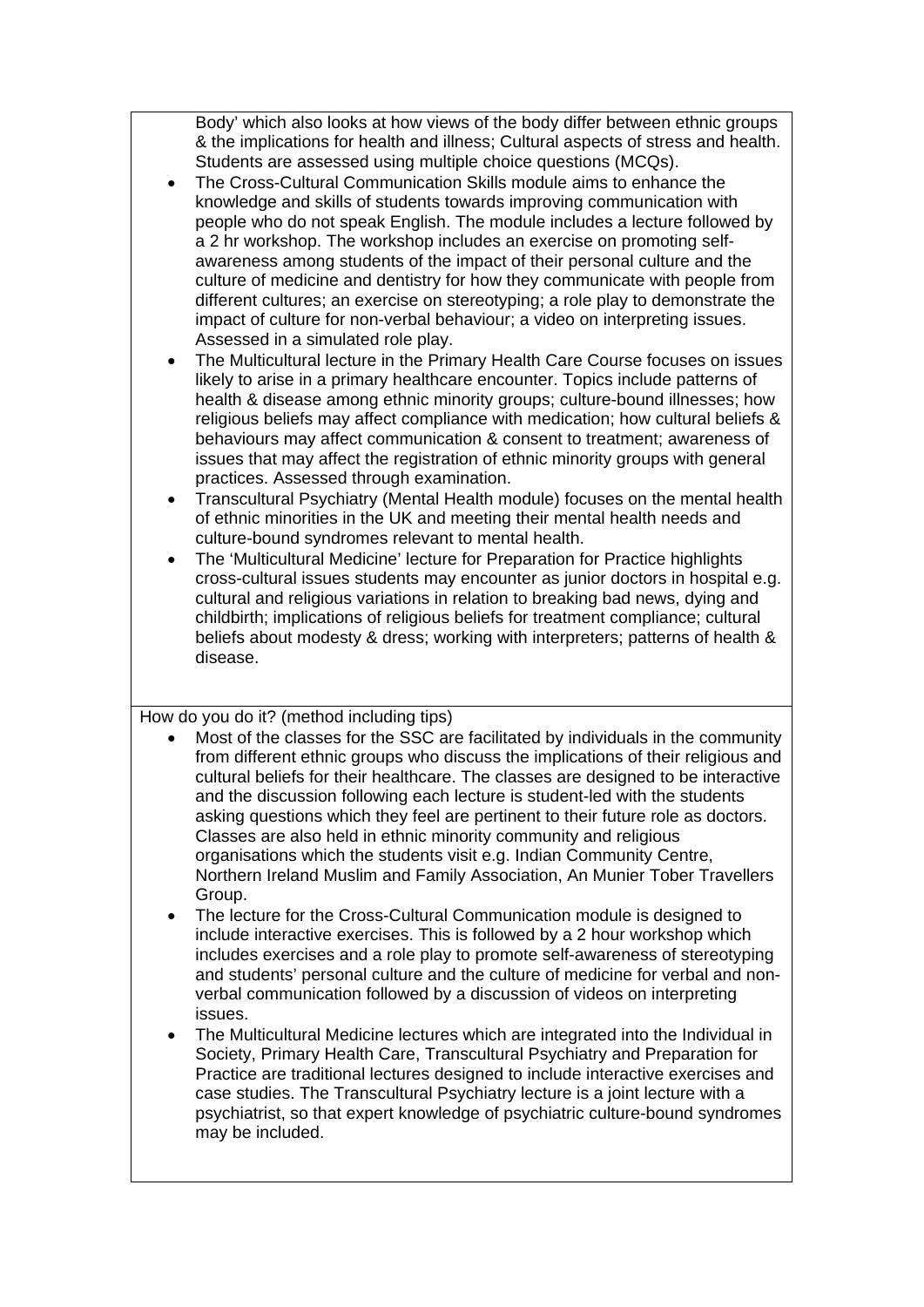Why do you do it that way?

- SSC it provides students with an opportunity to meet individuals from different religious and cultural groupings and to receive information that is relevant to the local ethnic minority population. Visits to the community organisations allow the students to place the ethnic minority groups within a context and for most it is their first time in a mosque or a Hindu temple; it also facilitates access to difficult to reach populations e.g. Travellers.
- Cross-Cultural Communication the lecture is designed to establish what the students already know and to introduce them to key concepts in preparation for the workshop. The workshop provides for most of the students the only opportunity to reflect on how their own culture, prejudices and stereotypes affect how they communicate with people from different cultures and allows them to practise skills. The video provides examples of bad and good practice when communicating with people who do not speak English.
- The exercises, for example the use of quizzes in the lectures for the Individual in Society, Primary Health Care, Transcultural Psychiatry and Preparation for Practice, are an alternative way to provide factual information; they generate discussion that is student-led and they are useful in establishing what the students already know. The case studies reinforce the relevance of the information and allow the students to apply their knowledge to healthcare scenarios.

## **Evaluation/Reflection/Outcomes**

How do you know it works?

- Evaluations from students and other staff who facilitate the teaching on some of the modules provide positive feedback.
- Students' performance in assessments.
- The GMC in their recent inspection of the Medical School (2005) highlighted the SSC Multicultural Medicine as an example of good practice.

Challenges/Issues/Problems

- Appropriateness of traditional forms of assessment in Medicine e.g. multiple choice questions for the topic Multicultural Medicine.
- Ensuring that Multicultural Medicine is included in the assessments to reinforce its importance and relevance.
- Attaching Cross-Cultural Communication skills onto the end of the Communication Skills module in the Spring Semester for 2<sup>nd</sup> yrs reinforced the perception of cross-cultural communication as an add-on and different from the general communication skills module. This may have contributed to students' attitudes that it wasn't essential, contributing to poor attendance.
- Ensuring that students, particularly those in  $2^{nd}$ , 4th  $8.5^{th}$  yrs have sufficient background information, since for most this is the first time they would have dealt with multicultural issues in detail.

Advice And Tips

Looking forward

- I aim to set up a website on Multicultural Medicine to complement the current teaching and to facilitate the horizontal and vertical integration of Multicultural Medicine into the undergraduate Medical and Dental curriculum.
- Improved integration of Cross-Cultural Communication skills into the 1<sup>st</sup> and